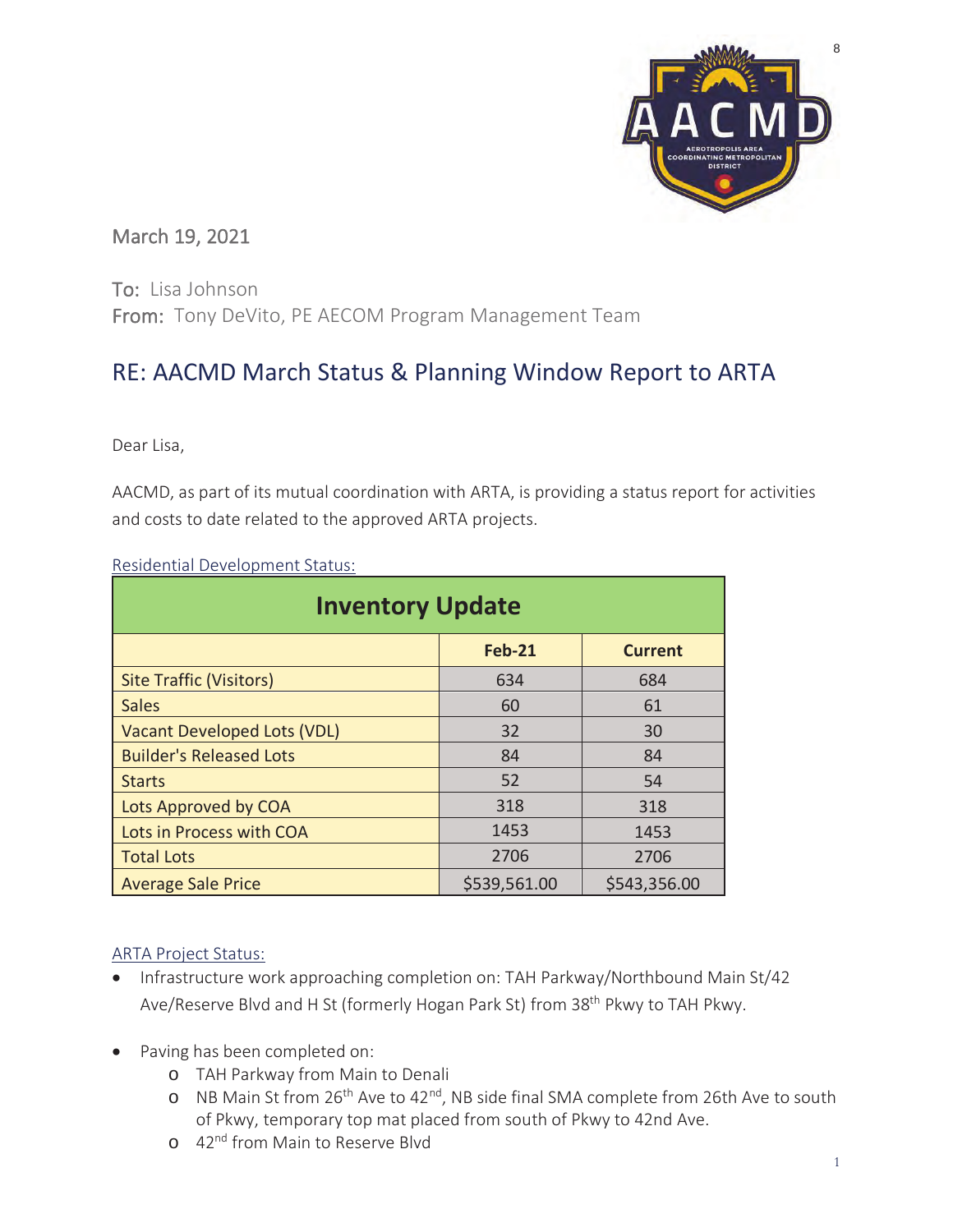

- o Denali from 42nd to roundabout at TAH Parkway.
- o Reserve Blvd from 38<sup>th</sup> Pkwy to 42<sup>nd</sup>
- o H St (formerly Hogan Park Blvd) from 38<sup>th</sup> Pkwy to TAH Pkwy
- Sidewalk and trail construction are ongoing along 42<sup>nd</sup> Ave east of Denali, Reserve Blvd, and H St.
- Construction continues for TAH Pkwy east of Denali and Tributary T channel grading and drainage, water quality ponds, concrete trail. TAH Pkwy and Tributary T scheduled substantial completion 8/9/2021 (based on schedule update submittal 1/4/2021).
- Landscaping elements pending now spring contracts due to seasonality constraints, however fine grading and erosion blanketing completed for winter shut down.
- E470 Interchange: The project team has submitted plans to COA and E470 Authority for the 90% plan review. The FOR meeting has been set for March 24<sup>th</sup>, with 100% PSE package by June/July 2021. Design continues to progress over the next 30 days with upcoming proposed architectural presentation on structure aesthetics to E470 Construction Committee in the next few months.
- I-70 Harvest Rd Interchange: Building on the approved PD1601 from CDOT, the Transportation Demand Management (TDM) meetings with CDOT/COA/ and DRCOG continue monthly with goal towards a negotiated IGA. Towards this goal a large virtual stakeholder group TDM workshop occurred on March 10, 2021, where HDR provided projected growth surrounding this interchange and two bus/van transit alignments to the Aline were proposed and discussed in breakout sessions. One alignment utilizes Harvest, Smith Rd, 26<sup>th</sup>, 32<sup>nd</sup> & 40<sup>th</sup> and the other alignment is proposed to run along I-70, Tower Rd and 40<sup>th</sup> ave. (See Attached) Roadway and bridge design continue to progress over the next 30 days. Negotiations with UP are needed on negotiated span dimension of crossing at Smith Road.
- Powhaton Road Design: Conceptual design to commence in March with emphasis to look at intersection options that best connects 26<sup>th</sup>, TAH, Harvest and Powhaton.
- 26<sup>th</sup> Avenue Main St to Harvest: Conceptual design underway
- 38<sup>th</sup> Avenue: The project has been split into three portions (1. Picadilly-Tibet; 2. Tibet-E470; 3. Odessa -Picadilly) to expedite plan approval and facilitate potential construction (by others) of the portion between Picadilly and Tibet. Phase one Infrastructure plans are 95% complete. Phases two and three SWMP and Infrastructure plans are 85% complete with outstanding items related to Tributary T and First Creek crossings and CLOMR the long lead items prior to initial submission. Grading and some paving of portion 1 was started by Majestic's Metro District and now completed. Grading of the northern section of portion from Himalaya to Odessa by TCMD. Water line work has been broken out of Construction Drawings and has begun. Design is projected to progress over the next 30 days. AACMD continues to work with ARTA's counsel and the City to coordinate responsibilities and commitments along the corridor.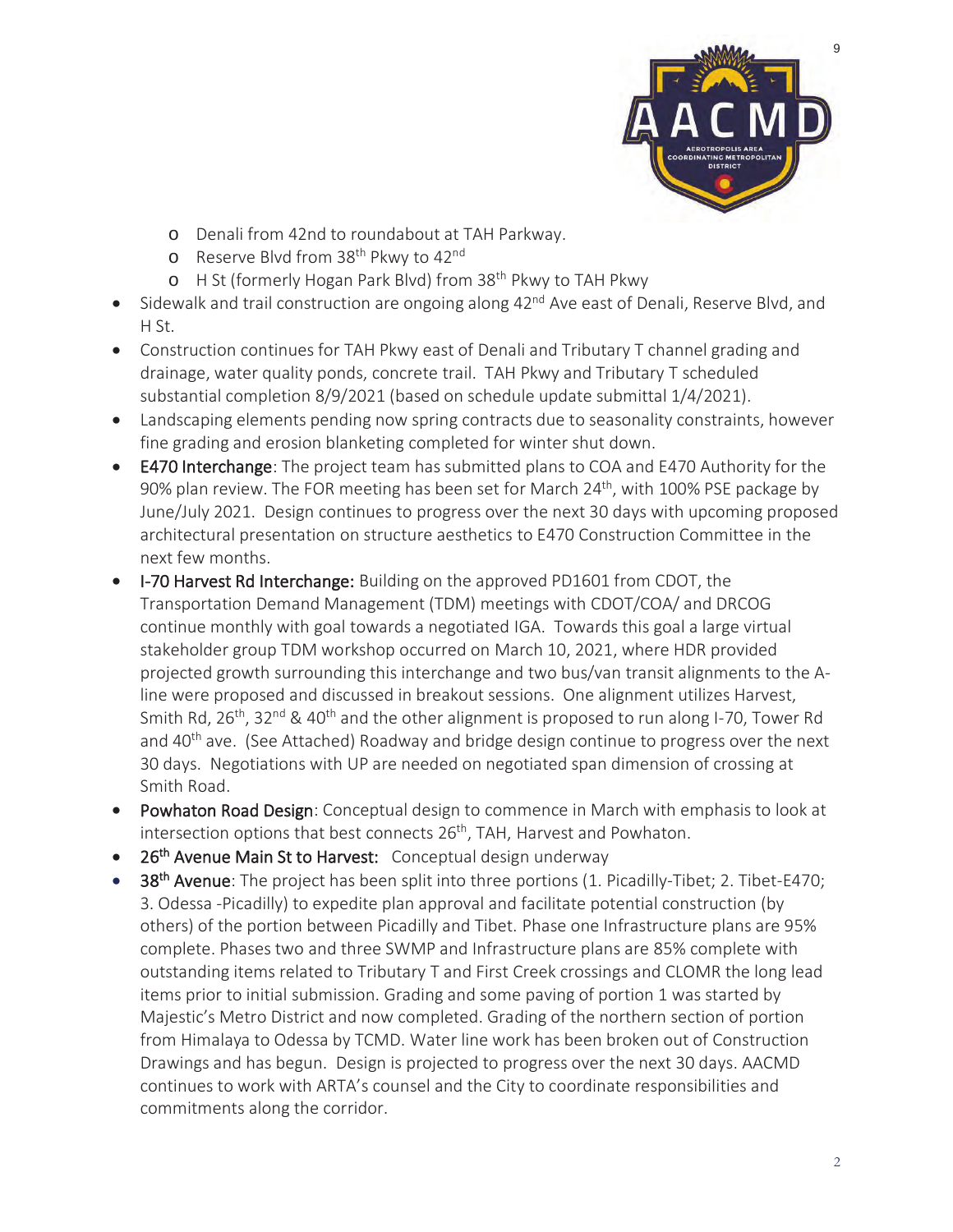

#### • ARTA Costs to Date:

The District has approved, ratified and allocated funds for potential ARTA obligations per Draw 33 (3/9/21) as follows:

| ARTA<br>Project | Project Description                         | <b>Project Cost</b><br>(ARTA Share) |             | <b>ARTA Share</b><br>(Spent to Date) |            | <b>AACMD Shared</b><br><b>ARTA Projects</b><br>(Spent to Date) |            | <b>AACMD</b><br><b>Other Projects</b><br>(Spent to Date) |            |
|-----------------|---------------------------------------------|-------------------------------------|-------------|--------------------------------------|------------|----------------------------------------------------------------|------------|----------------------------------------------------------|------------|
| А               | 48th Avenue - E470 to Main St               | Ś                                   | 1,714,944   | Ś                                    | 1,875      | Ŝ                                                              | 3,483      |                                                          |            |
| в               | 48th Avenue - Main St to Harvest            |                                     | 2,128,896   | Ś                                    | 502        |                                                                | 932        |                                                          |            |
| C               | 48th Avenue - Harvest to Powhaton           |                                     | 4,257,792   | Ś                                    |            |                                                                |            |                                                          |            |
| D               | 38th Avenue - Himalaya to E470 (NB)         | Ś                                   | 14,931,280  | Ś                                    | 570,347    |                                                                |            |                                                          |            |
| E               | 38th Avenue - Himalaya to E470 (SB)         | Ś                                   | 8,039,920   | Ś.                                   | 478,477    |                                                                |            |                                                          |            |
| F               | TAH Parkway - E470 to Main St               |                                     |             |                                      |            |                                                                |            |                                                          |            |
| G               | TAH Parkway - Main St to Denali Blvd        | Ś                                   | 15,774,144  | Ś.                                   | 10,183,270 | Ŝ                                                              | 16,956,261 |                                                          |            |
| н               | TAH Parkway - Denali Blvd to Powhaton       |                                     |             |                                      |            |                                                                | 21,849     |                                                          |            |
|                 | 26th Avenue - E470 to Main St               | \$                                  | 1,123,584   | \$                                   | 261,074    |                                                                | 484,853    |                                                          |            |
|                 | 26th Avenue - Main St to Harvest            |                                     | 3,370,752   |                                      |            |                                                                |            |                                                          |            |
| K               | 26th Avenue - Harvest to Powhaton           |                                     | 5,085,696   | s                                    | 18,600     |                                                                | 34,542     |                                                          |            |
|                 | Powhaton Road - I-70 to 26th St             | Ś                                   | 12,303,200  | Ŝ                                    | 283,172    |                                                                | 23,711     |                                                          |            |
| M               | Powhaton Road - 26th St to 48th             | Ś                                   | 20,820,800  | s                                    |            |                                                                |            |                                                          |            |
| Ν               | Powhaton Road - 48th to 56th                | Ś                                   | 16,848,000  | Ś                                    |            |                                                                |            |                                                          |            |
| 0               | E470/38th Interchange                       | S                                   | 24,000,000  | \$                                   | 4,886,421  |                                                                | 20,976     |                                                          |            |
| p               | I-70 Interchange                            | Ś                                   |             | Ś                                    | 1,680,808  |                                                                |            |                                                          |            |
| Q               | Powhaton Interim Interchange                | 42,080,000                          |             |                                      |            |                                                                |            |                                                          |            |
| R               | Picadilly Interchange (NEATS) (Design Only) | Ŝ                                   | 2,472,000   | Ş                                    |            |                                                                | 24,230     |                                                          |            |
|                 | Cost Verification                           |                                     |             |                                      | 119,629    | S                                                              | 399,186    |                                                          |            |
|                 | Total \$                                    |                                     | 174,951,008 | Ś                                    | 18,484,174 | Ś                                                              | 17,970,022 |                                                          | 41,367,724 |
|                 |                                             |                                     |             | \$77,821,920                         |            |                                                                |            |                                                          |            |

ACMD has requested reimbursement of cost to date. AACMD will be holding its next meeting on April 15, 2021 to ratify any outstanding costs incurred and will report those on our next report.

#### ARTA - Future Projections:

ARTA total projects (2018\$) = \$174,951,008. Approximate percent complete @ Draw 33 = 11%

#### AACMD Priority Projects:

ACMD has presented the attached Priority Project maps for 2021 and associated needed support to achieve multiple builders having engineered lots underway this year. This ACMD/COA meeting occurred on March 12<sup>th</sup>, 2021 and respective action items were documented.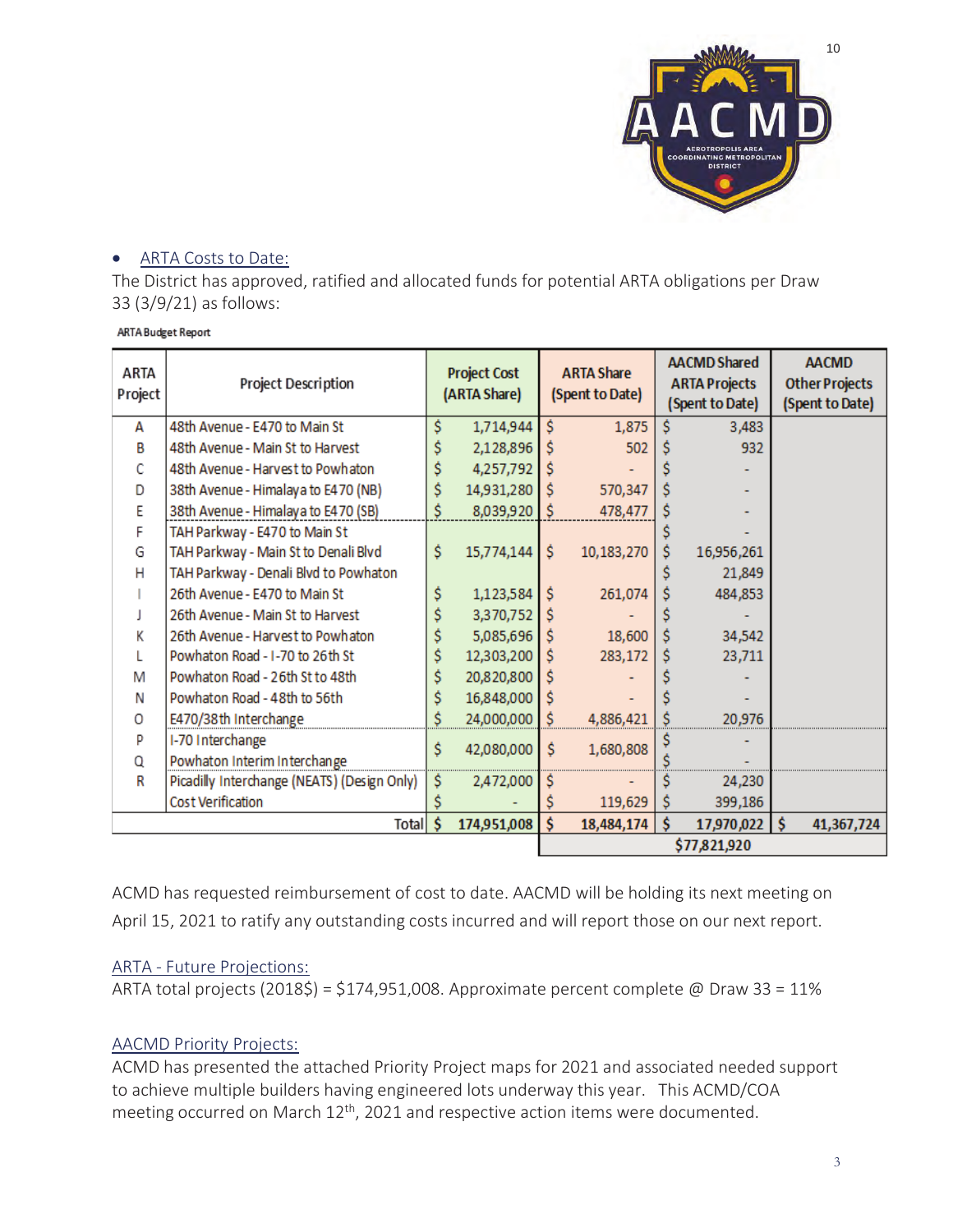

AACMD Project Status and Costs (Approximate Costs):

- Approximately \$19M and \$59M (Includes ARTA) in design and construction contracts;
- Incurred approximately \$78M in design and construction.
- Projected NOA's over next 90 days of \$3M depending on approvals, see list below.

The following projects (not ARTA associated) are in design:

- Preliminary Plan 02 Tributary T/Landscaping Conceptual Merrick/Norris
- Preliminary Plan 03 Southwest collector Cage
- Preliminary Plan 04 Central Collector -Cage/HR Greene
- 38<sup>th</sup> Parkway (Powhaton-Monaghan) -On Hold
- $\bullet$  38<sup>th</sup> Parkway (Reserve-Powhaton) On Hold
- **•** Recreational Center  $01 -$  Working with pool designer for site layout
- Park Site 02
- Park Site 03

### Additional Detail and Current Construction Activity:

- The Aurora Highlands Parkway: Utility and roadway infrastructure is complete from Main St. to Denali Blvd. and open to public traffic. Main Street northbound (Phase 3) intersection is complete with the Main St bridge complete except masonry and lighting. Traffic has been switched to Main St. northbound lanes in the interim condition. Eastbound Pkwy bridge and Westbound Pkwy Pedestrian underpass work is complete except for parapet walls and railing. Foundation work has begun for North-South Collector (Hogan Park St) bridge over Trib T and Eastbound Pkwy Pedestrian crossing. Utilities are substantially complete from Denali Blvd to Hogan Park Blvd. Final grading for Pond 8570 is substantially complete with trickle channel and other drainage work to follow.
- Tributary T: The E470 box culvert extension barrel is complete, and work continues for inlet apron and wingwalls. Earthwork cut from commercial site between Main Street and E470 to fill for future TAH Pkwy and E470 interchange substantially complete. Channel work is substantially complete between Main St and the Entry Monument. Other channel, pond and trail work continues including boulder drop structure and Pond 8507 North. Work planned next includes colloidal walls, Pond 8507 forebay and Stock Pond.
- 42nd Avenue Phase 1 (Main to Denali): Paving Phase 1a complete, Phase 1b (north side) COA 36" waterline continues with completion approximately by end of April 2021.
- 42nd Avenue Phase 2 (Denali to Reserve Blvd): Paving striping complete, sidewalk underway
- Reserve Boulevard from 42<sup>nd</sup> to 38<sup>th</sup> Parkway: Paving and striping complete, sidewalk underway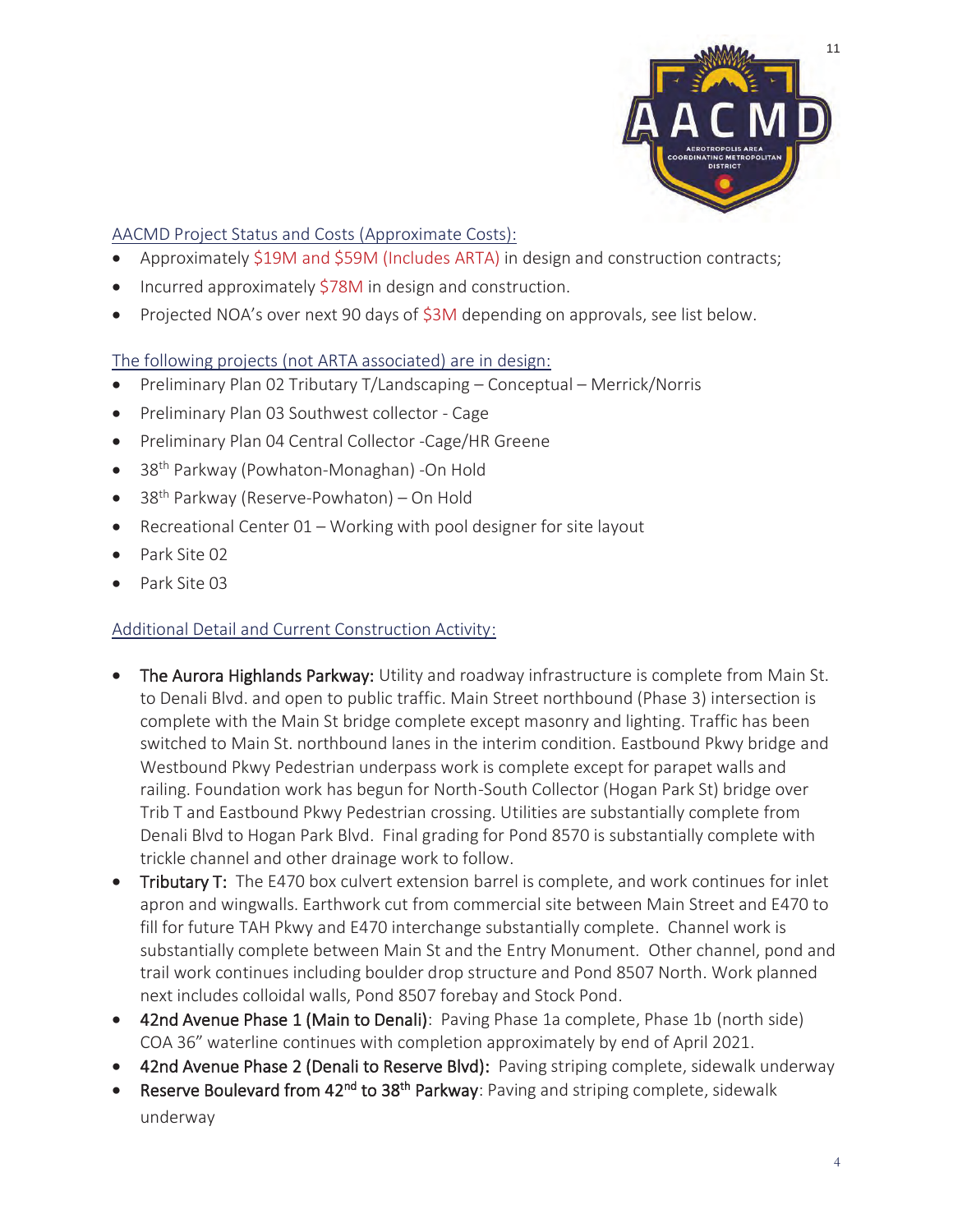

- Main Street Phase 3: Northbound complete with temporary top mat paving to be removed and replaced with permanent SMA approximately May/June 2021
- Community Markers 5A & 5B at N & S limits facing E470: Substantially complete, except lighting and electrical service to complete by end of March 2021.
- Street Lighting: Light pole base installation is complete. Light pole installation is complete on Denali and will be complete on NB Main St by 3/19/21. Light pole installation to follow on TAH Pkwy, then 42<sup>nd</sup> Ave. Lights on Main, TAH Pkwy and Denali to be energized by middle of May 2021.
- New Laydown Yard & Haul Road complete and contractors have relocated.
- COA 36" waterline installation: Complete under southbound Main St from 26<sup>th</sup> Ave to 38<sup>th</sup> Place. Work continues under southbound Main St from 38<sup>th</sup> Place to 42<sup>nd</sup> Ave and under 42 Ave from Main St to Denali Blvd. Waterline to complete by end of April 2021.
- 26<sup>th</sup> Ave Reconstruction at Main St: Work to begin in May and complete by end of June 2021.
- Landscaping: Work to begin April 2021

Design Complete but not Contracted: CMAR contract with JHL has been executed and the following work to be performed through the CMAR contract.

- Northbound Main St ( $26<sup>th</sup>$  Ave to 42 Ave)
- $\bullet$  42<sup>nd</sup> Ave Ph 1b (north side from Main to Denali)
- Main St and TAH Pkwy Intersection Signal and Lighting
- Perimeter Fence (concrete and metal)
- 60" Prairie Water Line and Valve (Material only procurement due to long manufacture lead times)